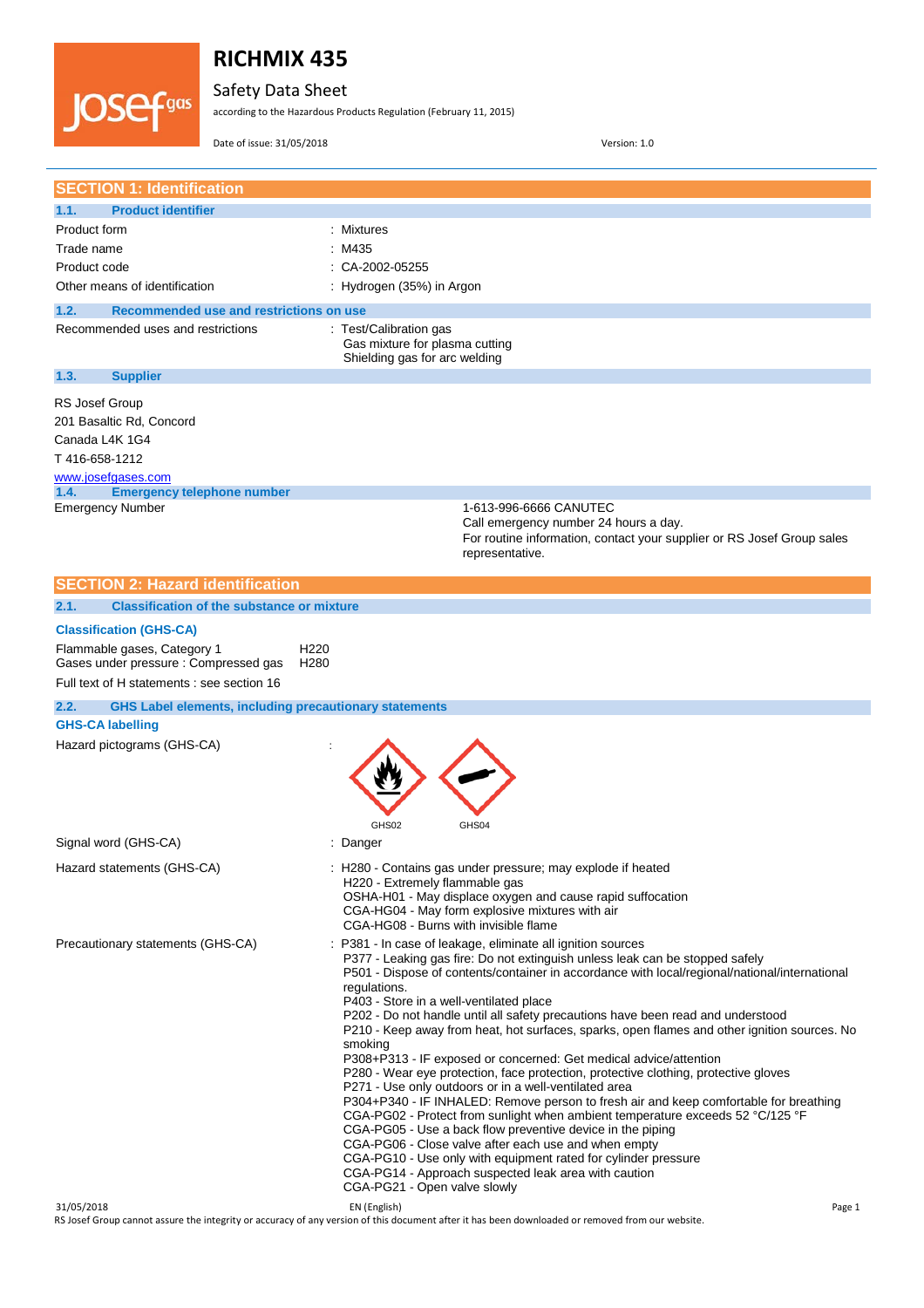#### JOSef<sup>gas</sup> Safety Data Sheet

according to the Hazardous Products Regulation (February 11, 2015)

| 2.3.<br><b>Other hazards</b>                                                                                                                                            |                                                          |                                                                                    |    |                                               |  |
|-------------------------------------------------------------------------------------------------------------------------------------------------------------------------|----------------------------------------------------------|------------------------------------------------------------------------------------|----|-----------------------------------------------|--|
| No additional information available                                                                                                                                     |                                                          |                                                                                    |    |                                               |  |
| 2.4.<br><b>Unknown acute toxicity (GHS-CA)</b>                                                                                                                          |                                                          |                                                                                    |    |                                               |  |
| No data available                                                                                                                                                       |                                                          |                                                                                    |    |                                               |  |
|                                                                                                                                                                         | <b>SECTION 3: Composition/information on ingredients</b> |                                                                                    |    |                                               |  |
| <b>Substances</b><br>3.1.                                                                                                                                               |                                                          |                                                                                    |    |                                               |  |
| Not applicable                                                                                                                                                          |                                                          |                                                                                    |    |                                               |  |
| 3.2.<br><b>Mixtures</b>                                                                                                                                                 |                                                          |                                                                                    |    |                                               |  |
| <b>Name</b>                                                                                                                                                             | <b>Chemical name / Synonyms</b>                          | <b>Product identifier</b>                                                          | %  | <b>Classification (GHS-CA)</b>                |  |
| Argon                                                                                                                                                                   | Argon, compressed                                        | (CAS-No.) 7440-37-1                                                                | 65 | Press. Gas (Comp.), H280                      |  |
| Hydrogen                                                                                                                                                                | Hydrogen, compressed / Hydrogen<br>molecule H2 / Hydrgen | (CAS-No.) 1333-74-0                                                                | 35 | Flam. Gas 1, H220<br>Press. Gas (Comp.), H280 |  |
| Full text of hazard classes and H-statements : see section 16                                                                                                           |                                                          |                                                                                    |    |                                               |  |
|                                                                                                                                                                         |                                                          |                                                                                    |    |                                               |  |
| <b>SECTION 4: First-aid measures</b>                                                                                                                                    |                                                          |                                                                                    |    |                                               |  |
| 4.1.<br><b>Description of first aid measures</b>                                                                                                                        |                                                          |                                                                                    |    |                                               |  |
| First-aid measures after inhalation<br>Remove victim to fresh air and keep at rest in a position comfortable for breathing. If you feel<br>unwell, seek medical advice. |                                                          |                                                                                    |    |                                               |  |
| First-aid measures after skin contact                                                                                                                                   |                                                          | : Adverse effects not expected from this product.                                  |    |                                               |  |
| First-aid measures after eye contact                                                                                                                                    |                                                          | Adverse effects not expected from this product.                                    |    |                                               |  |
| First-aid measures after ingestion                                                                                                                                      |                                                          | : Ingestion is not considered a potential route of exposure.                       |    |                                               |  |
| 4.2.                                                                                                                                                                    | Most important symptoms and effects (acute and delayed)  |                                                                                    |    |                                               |  |
| Symptoms/effects after inhalation                                                                                                                                       |                                                          | : May displace oxygen and cause rapid suffocation.                                 |    |                                               |  |
| Symptoms/effects after skin contact                                                                                                                                     |                                                          | : Adverse effects not expected from this product.                                  |    |                                               |  |
| Symptoms/effects after eye contact                                                                                                                                      |                                                          | Adverse effects not expected from this product.                                    |    |                                               |  |
| Symptoms/effects after ingestion                                                                                                                                        |                                                          | Ingestion is not considered a potential route of exposure.                         |    |                                               |  |
| Symptoms/effects upon<br>intravenous administration                                                                                                                     | Not known.                                               |                                                                                    |    |                                               |  |
| Chronic symptoms                                                                                                                                                        |                                                          | : Adverse effects not expected from this product.                                  |    |                                               |  |
| 4.3.<br>Immediate medical attention and special treatment, if necessary                                                                                                 |                                                          |                                                                                    |    |                                               |  |
| Other medical advice or treatment                                                                                                                                       |                                                          | : If you feel unwell, seek medical advice. If breathing is difficult, give oxygen. |    |                                               |  |

|                  | <b>SECTION 5: Fire-fighting measures</b>                            |                                                                                                                                                                                                                                                              |
|------------------|---------------------------------------------------------------------|--------------------------------------------------------------------------------------------------------------------------------------------------------------------------------------------------------------------------------------------------------------|
| 5.1.             | Suitable extinguishing media                                        |                                                                                                                                                                                                                                                              |
|                  | Suitable extinguishing media                                        | : Use extinguishing media appropriate for surrounding fire.                                                                                                                                                                                                  |
| 5.2.             | Unsuitable extinguishing media                                      |                                                                                                                                                                                                                                                              |
|                  | Unsuitable extinguishing media                                      | : Do not use water jet to extinguish.                                                                                                                                                                                                                        |
| 5.3.             | Specific hazards arising from the hazardous product                 |                                                                                                                                                                                                                                                              |
| Fire hazard      |                                                                     | : This product is flammable.                                                                                                                                                                                                                                 |
| Explosion hazard |                                                                     | : Heat may build pressure, rupturing closed containers, spreading fire and increasing risk of<br>burns and injuries. May form flammable/explosive vapour-air mixture.                                                                                        |
|                  | Hazardous combustion products                                       | : None                                                                                                                                                                                                                                                       |
| 5.4.             | Special protective equipment and precautions for fire-fighters      |                                                                                                                                                                                                                                                              |
|                  | Firefighting instructions                                           | : In case of fire: Evacuate area. Fight fire remotely due to the risk of explosion. Exposure to fire<br>may cause containers to rupture/explode. Use water spray or fog for cooling exposed<br>containers. Exercise caution when fighting any chemical fire. |
|                  | Protection during firefighting                                      | Standard protective clothing and equipment (e.g. Self Contained Breathing Apparatus) for fire                                                                                                                                                                |
|                  |                                                                     | fighters. Do not enter fire area without proper protective equipment, including respiratory<br>protection.                                                                                                                                                   |
|                  | <b>SECTION 6: Accidental release measures</b>                       |                                                                                                                                                                                                                                                              |
| 6.1.             | Personal precautions, protective equipment and emergency procedures |                                                                                                                                                                                                                                                              |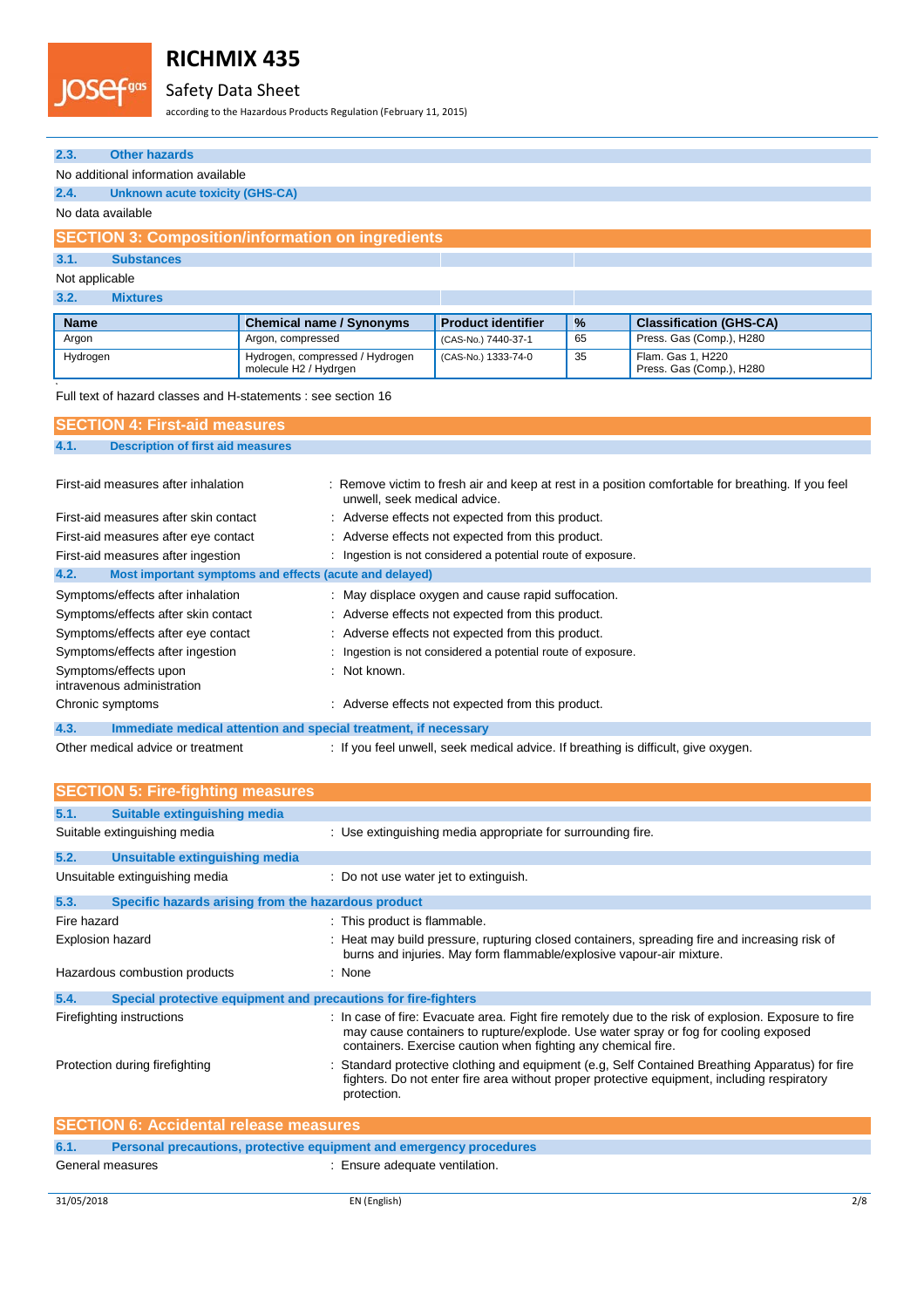

# Safety Data Sheet

according to the Hazardous Products Regulation (February 11, 2015)

|      | Personal Precautions, Protective Equipment<br>and Emergency Procedures              | : EVACUATE ALL PERSONNEL FROM AFFECTED AREA. Use appropriate protective<br>equipment. If leak is on user's equipment, be certain to purge piping before attempting repairs.<br>If leak is on a container or container valve contact RS Josef Group.                                           |
|------|-------------------------------------------------------------------------------------|-----------------------------------------------------------------------------------------------------------------------------------------------------------------------------------------------------------------------------------------------------------------------------------------------|
| 6.2. | Methods and materials for containment and cleaning up                               |                                                                                                                                                                                                                                                                                               |
|      | For containment                                                                     | : Try to stop release if without risk.                                                                                                                                                                                                                                                        |
|      | Methods for cleaning up                                                             | : Dispose of contents/container in accordance with local/regional/national/international<br>regulations.                                                                                                                                                                                      |
| 6.3. | <b>Reference to other sections</b>                                                  |                                                                                                                                                                                                                                                                                               |
|      | For further information refer to section 8: "Exposure controls/personal protection" |                                                                                                                                                                                                                                                                                               |
|      | <b>SECTION 7: Handling and storage</b>                                              |                                                                                                                                                                                                                                                                                               |
| 7.1. | <b>Precautions for safe handling</b>                                                |                                                                                                                                                                                                                                                                                               |
|      | Precautions for safe handling                                                       | : Do not handle until all safety precautions have been read and understood. Use only outdoors or<br>in a well-ventilated area. Keep away from heat/sparks/open flames/hot surfaces. - No smoking.<br>Use only non-sparking tools.                                                             |
|      | Hygiene measures                                                                    | : Do not eat, drink or smoke when using this product.                                                                                                                                                                                                                                         |
|      | Additional hazards when processed                                                   | : Pressurized container: Do not pierce or burn, even after use. Use only with equipment rated for<br>cylinder pressure. Close valve after each use and when empty. Handle empty containers with<br>care because residual vapours are flammable. In use may form flammable vapour-air mixture. |
| 7.2. | Conditions for safe storage, including any incompatibilities                        |                                                                                                                                                                                                                                                                                               |
|      | <b>Technical measures</b>                                                           | : Comply with applicable regulations. Proper grounding procedures to avoid static electricity<br>should be followed.                                                                                                                                                                          |
|      | Storage conditions                                                                  | : Do not expose to temperatures exceeding 52 $^{\circ}$ C/ 125 $^{\circ}$ F. Keep container closed when not in<br>use. Protect cylinders from physical damage; do not drag, roll, slide or drop. Store in well<br>ventilated area.                                                            |
|      | Incompatible products                                                               | : None known.                                                                                                                                                                                                                                                                                 |
|      | Incompatible materials                                                              | : Oxidizing materials. Air.                                                                                                                                                                                                                                                                   |

|      | <b>SECTION 8: Exposure controls/personal protection</b>      |                                                                                                                                                                                                                                                                                                                                                                 |
|------|--------------------------------------------------------------|-----------------------------------------------------------------------------------------------------------------------------------------------------------------------------------------------------------------------------------------------------------------------------------------------------------------------------------------------------------------|
| 8.1. | <b>Control parameters</b>                                    |                                                                                                                                                                                                                                                                                                                                                                 |
|      | No additional information available                          |                                                                                                                                                                                                                                                                                                                                                                 |
| 8.2. | <b>Appropriate engineering controls</b>                      |                                                                                                                                                                                                                                                                                                                                                                 |
|      | Appropriate engineering controls                             | : Ensure exposure is below occupational exposure limits (where available). Provide adequate<br>general and local exhaust ventilation. Systems under pressure should be regularly checked for<br>leakages. Oxygen detectors should be used when asphyxiating gases may be released.<br>Consider the use of a work permit system e.g. for maintenance activities. |
|      | Environmental exposure controls                              | : Refer to local regulations for restriction of emissions to the atmosphere. See section 13 for<br>specific methods for waste gas treatment.                                                                                                                                                                                                                    |
| 8.3. | Individual protection measures/Personal protective equipment |                                                                                                                                                                                                                                                                                                                                                                 |

### **Personal protective equipment:**

Gloves. Safety glasses. Protective clothing. Safety shoes.

### **Hand protection:**

Wear working gloves when handling gas containers.

### **Eye protection:**

Wear safety glasses with side shields.

#### **Skin and body protection:**

Wear suitable protective clothing, e.g. lab coats, coveralls or flame resistant clothing.

### **Respiratory protection:**

None necessary during routine operations. See Sections 5 & 6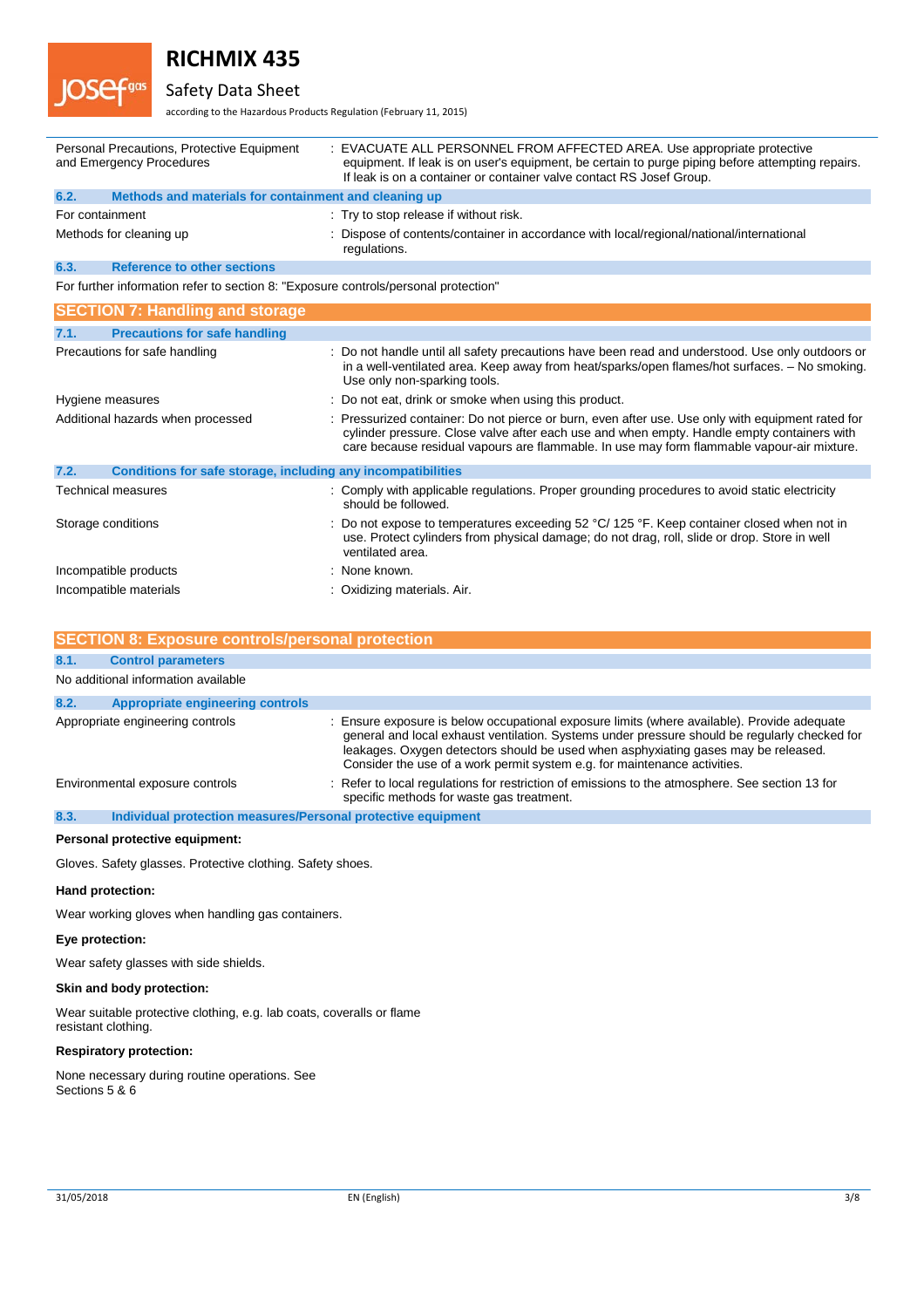# Safety Data Sheet

according to the Hazardous Products Regulation (February 11, 2015)



#### **Thermal hazard protection:**

None necessary during routine operations.

### **Other information:**

**JOSef<sup>gas</sup>** 

Wear safety shoes while handling containers.

| <b>SECTION 9: Physical and chemical properties</b>            |                                                                               |
|---------------------------------------------------------------|-------------------------------------------------------------------------------|
| Information on basic physical and chemical properties<br>9.1. |                                                                               |
| Physical state                                                | : Gas                                                                         |
| Appearance                                                    | Clear, colorless gas.                                                         |
| Colour                                                        | Colourless                                                                    |
| Odour                                                         | Odourless                                                                     |
| Odour threshold                                               | No data available                                                             |
| рH                                                            | No data available                                                             |
| Relative evaporation rate (butylacetate=1)                    | No data available                                                             |
| Relative evaporation rate (ether=1)                           | No data available                                                             |
| Melting point                                                 | No data available                                                             |
| Freezing point                                                | No data available                                                             |
| Boiling point                                                 | No data available                                                             |
| Flash point                                                   | No data available                                                             |
| Auto-ignition temperature                                     | No data available                                                             |
| Decomposition temperature                                     | No data available                                                             |
| Flammability (solid, gas)                                     | See Section 2.1 and 2.2                                                       |
| Vapour pressure                                               | No data available                                                             |
| Vapour pressure at 50 °C                                      | : No data available                                                           |
| Relative density                                              | No data available                                                             |
| Solubility                                                    | Water: No data available                                                      |
| Log Pow                                                       | No data available                                                             |
| Viscosity, kinematic                                          | No data available                                                             |
| Explosive properties                                          | Without adequate ventilation formation of explosive mixtures may be possible. |
| Oxidising properties                                          | None.                                                                         |
| <b>Explosive limits</b>                                       | No data available                                                             |

## **9.2. Other information**

No additional information available

| <b>SECTION 10: Stability and reactivity</b> |                                                                                                          |
|---------------------------------------------|----------------------------------------------------------------------------------------------------------|
| 10.1.<br><b>Reactivity</b>                  |                                                                                                          |
| Reactivity                                  | : None known.                                                                                            |
| Chemical stability                          | : Stable under normal conditions.                                                                        |
| Possibility of hazardous reactions          | : Can form explosive mixture with air.                                                                   |
| Conditions to avoid                         | : None under recommended storage and handling conditions (see section 7).                                |
| Incompatible materials                      | : Oxidizing materials. Air.                                                                              |
| Hazardous decomposition products            | : Under normal conditions of storage and use hazardous decomposition products should not be<br>produced. |

| <b>SECTION 11: Toxicological information</b>  |                |  |
|-----------------------------------------------|----------------|--|
| Likely routes of exposure                     | Inhalation.    |  |
| 11.1.<br>Information on toxicological effects |                |  |
| Acute toxicity (oral)                         | Not classified |  |
| Acute toxicity (dermal)                       | Not classified |  |
|                                               |                |  |
| 31/05/2018                                    | EN (English)   |  |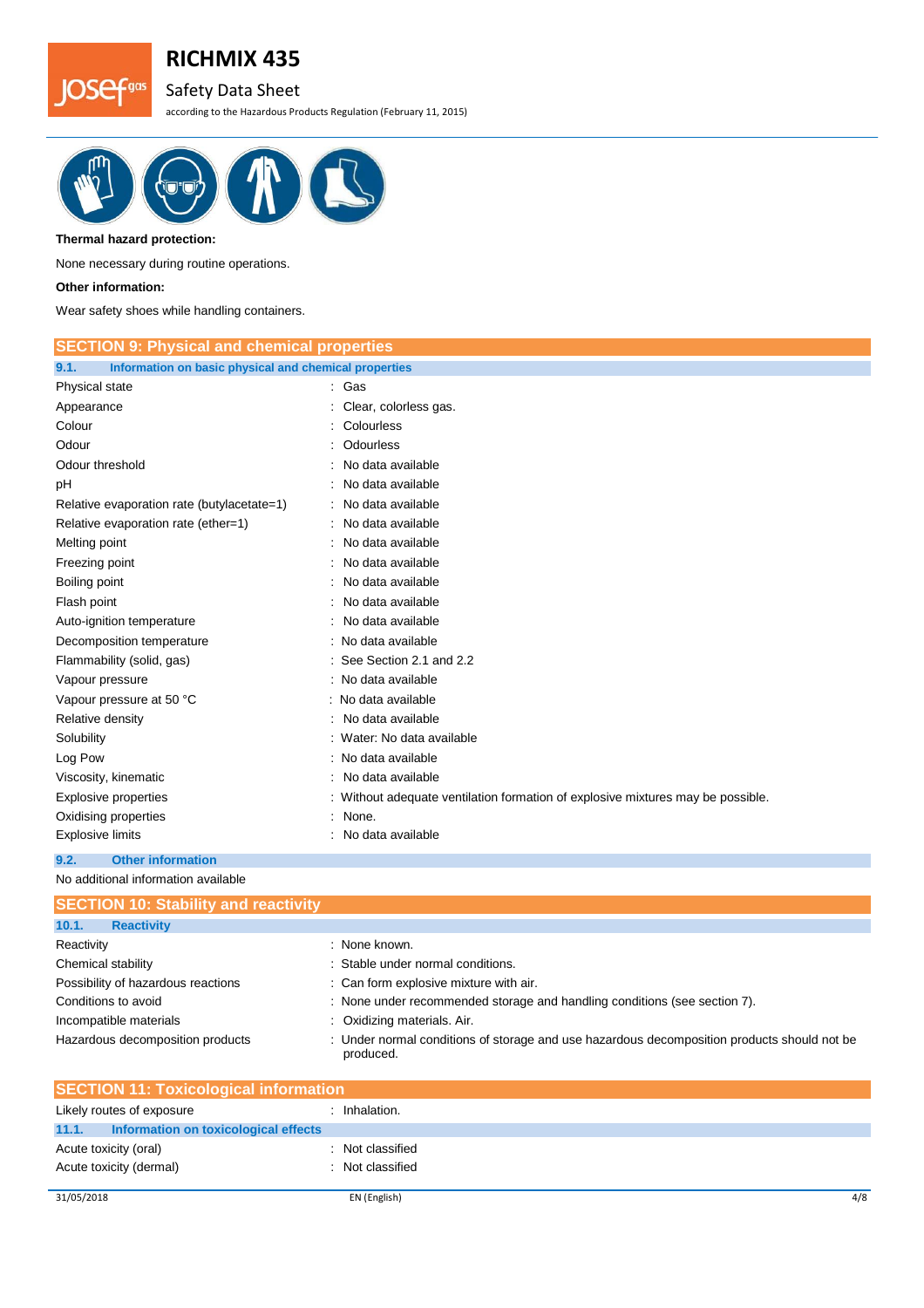

## Safety Data Sheet

according to the Hazardous Products Regulation (February 11, 2015)

Acute toxicity (inhalation) : Not classified

| Argon (7440-37-1)                 |                      |
|-----------------------------------|----------------------|
| LC50 inhalation rat (ppm)         | 820000 ppm/4h        |
| Hydrogen (1333-74-0)              |                      |
| LC50 inhalation rat (ppm)         | 820000 ppm/4h        |
| Skin corrosion/irritation         | : Not classified     |
| Serious eye damage/irritation     | : Not classified     |
| Respiratory or skin sensitization | : Not classified     |
| Germ cell mutagenicity            | Not classified<br>÷. |
| Carcinogenicity                   | : Not classified     |
| Reproductive toxicity             | Not classified<br>÷  |
| STOT-single exposure              | : Not classified     |
| STOT-repeated exposure            | : Not classified     |
| Aspiration hazard                 | : Not classified     |

## **SECTION 12: Ecological information**

### **12.1. Toxicity**

## No additional information available

| <b>Persistence and degradability</b><br>12.2. |
|-----------------------------------------------|
|-----------------------------------------------|

| Argon (7440-37-1)                          |                                                                                     |
|--------------------------------------------|-------------------------------------------------------------------------------------|
| Persistence and degradability              | No ecological damage caused by this product.                                        |
| Hydrogen (1333-74-0)                       |                                                                                     |
| Persistence and degradability              | No ecological damage caused by this product.                                        |
| <b>Bioaccumulative potential</b><br>12.3.  |                                                                                     |
| Argon (7440-37-1)                          |                                                                                     |
| Log Pow                                    | Not applicable for inorganic gases.                                                 |
| Bioaccumulative potential                  | No ecological damage caused by this product.                                        |
| Hydrogen (1333-74-0)                       |                                                                                     |
| BCF fish 1                                 | (no bioaccumulation expected)                                                       |
| Log Pow                                    | Not applicable for inorganic gases.                                                 |
| Bioaccumulative potential                  | No ecological damage caused by this product.                                        |
| 12.4.<br><b>Mobility in soil</b>           |                                                                                     |
| Argon (7440-37-1)                          |                                                                                     |
| Log Pow                                    | Not applicable for inorganic gases.                                                 |
| Ecology - soil                             | No ecological damage caused by this product.                                        |
| Hydrogen (1333-74-0)                       |                                                                                     |
| Log Pow                                    | Not applicable for inorganic gases.                                                 |
| Ecology - soil                             | No ecological damage caused by this product.                                        |
| 12.5.<br><b>Other adverse effects</b>      |                                                                                     |
| Effect on ozone layer                      | : No known effects from this product.                                               |
| <b>GWPmix comment</b>                      | : No known effects from this product.                                               |
| <b>SECTION 13: Disposal considerations</b> |                                                                                     |
| 13.1.<br><b>Disposal methods</b>           |                                                                                     |
| Waste treatment methods                    | Contact supplier if quidance is required. Do not discharge into any place where its |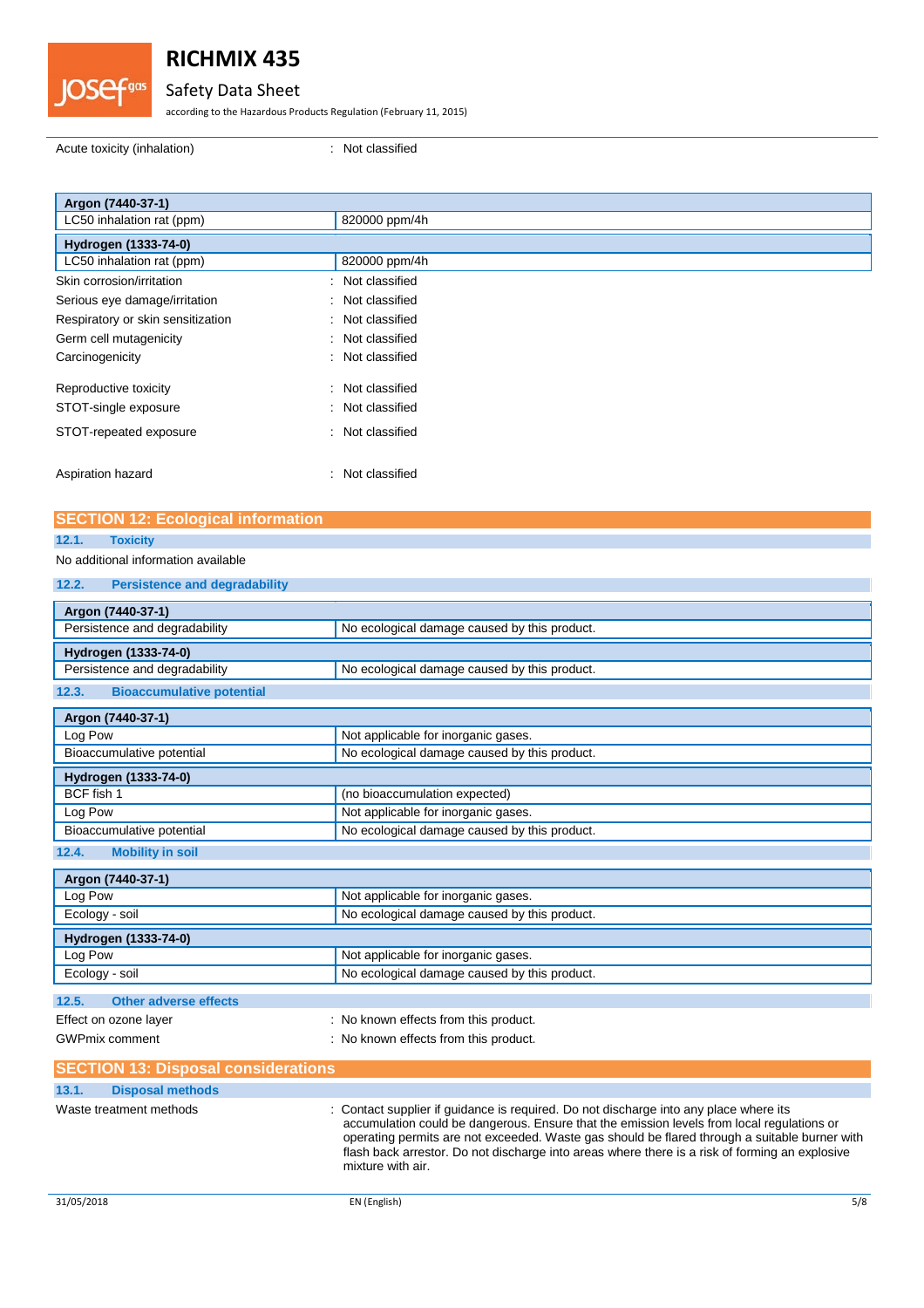

Safety Data Sheet

according to the Hazardous Products Regulation (February 11, 2015)

| Product/Packaging disposal recommendations                                                                                               | : Refer to the CGA Pamphlet P-63 "Disposal of Gases" avail able at www.cqanet.com for<br>more quidance on suitable disposal methods.                                                                                                                                                                                                                                                                                                                                                                                                                                                                                                                                                                                                                                                                                                                                                                                                                                                                                                                                                                                                                                                                                                                                                                                                                                                                                                                                                                                                                                                                 |
|------------------------------------------------------------------------------------------------------------------------------------------|------------------------------------------------------------------------------------------------------------------------------------------------------------------------------------------------------------------------------------------------------------------------------------------------------------------------------------------------------------------------------------------------------------------------------------------------------------------------------------------------------------------------------------------------------------------------------------------------------------------------------------------------------------------------------------------------------------------------------------------------------------------------------------------------------------------------------------------------------------------------------------------------------------------------------------------------------------------------------------------------------------------------------------------------------------------------------------------------------------------------------------------------------------------------------------------------------------------------------------------------------------------------------------------------------------------------------------------------------------------------------------------------------------------------------------------------------------------------------------------------------------------------------------------------------------------------------------------------------|
| <b>SECTION 14: Transport information</b>                                                                                                 |                                                                                                                                                                                                                                                                                                                                                                                                                                                                                                                                                                                                                                                                                                                                                                                                                                                                                                                                                                                                                                                                                                                                                                                                                                                                                                                                                                                                                                                                                                                                                                                                      |
| 14.1.<br><b>Basic shipping description</b>                                                                                               |                                                                                                                                                                                                                                                                                                                                                                                                                                                                                                                                                                                                                                                                                                                                                                                                                                                                                                                                                                                                                                                                                                                                                                                                                                                                                                                                                                                                                                                                                                                                                                                                      |
| In accordance with TDG                                                                                                                   |                                                                                                                                                                                                                                                                                                                                                                                                                                                                                                                                                                                                                                                                                                                                                                                                                                                                                                                                                                                                                                                                                                                                                                                                                                                                                                                                                                                                                                                                                                                                                                                                      |
| <b>Transportation of Dangerous Goods</b>                                                                                                 |                                                                                                                                                                                                                                                                                                                                                                                                                                                                                                                                                                                                                                                                                                                                                                                                                                                                                                                                                                                                                                                                                                                                                                                                                                                                                                                                                                                                                                                                                                                                                                                                      |
|                                                                                                                                          |                                                                                                                                                                                                                                                                                                                                                                                                                                                                                                                                                                                                                                                                                                                                                                                                                                                                                                                                                                                                                                                                                                                                                                                                                                                                                                                                                                                                                                                                                                                                                                                                      |
| UN-No. (TDG)                                                                                                                             | : UN1954                                                                                                                                                                                                                                                                                                                                                                                                                                                                                                                                                                                                                                                                                                                                                                                                                                                                                                                                                                                                                                                                                                                                                                                                                                                                                                                                                                                                                                                                                                                                                                                             |
| <b>TDG Primary Hazard Classes</b>                                                                                                        | : 2.1 - Class 2.1 - Flammable Gas.                                                                                                                                                                                                                                                                                                                                                                                                                                                                                                                                                                                                                                                                                                                                                                                                                                                                                                                                                                                                                                                                                                                                                                                                                                                                                                                                                                                                                                                                                                                                                                   |
| <b>Transport Document Description</b>                                                                                                    | : UN1954 Compressed gas, flammable, n.o.s., 2.1                                                                                                                                                                                                                                                                                                                                                                                                                                                                                                                                                                                                                                                                                                                                                                                                                                                                                                                                                                                                                                                                                                                                                                                                                                                                                                                                                                                                                                                                                                                                                      |
| Proper Shipping Name                                                                                                                     | : Compressed gas, flammable, n.o.s.                                                                                                                                                                                                                                                                                                                                                                                                                                                                                                                                                                                                                                                                                                                                                                                                                                                                                                                                                                                                                                                                                                                                                                                                                                                                                                                                                                                                                                                                                                                                                                  |
| Hazard labels (TDG)                                                                                                                      | : 2.1 - Flammable gases                                                                                                                                                                                                                                                                                                                                                                                                                                                                                                                                                                                                                                                                                                                                                                                                                                                                                                                                                                                                                                                                                                                                                                                                                                                                                                                                                                                                                                                                                                                                                                              |
|                                                                                                                                          |                                                                                                                                                                                                                                                                                                                                                                                                                                                                                                                                                                                                                                                                                                                                                                                                                                                                                                                                                                                                                                                                                                                                                                                                                                                                                                                                                                                                                                                                                                                                                                                                      |
| <b>TDG Special Provisions</b><br><b>ERAP Index</b><br><b>Explosive Limit and Limited Quantity Index</b><br>Passenger Carrying Ship Index | : 16 - (1) The technical name of at least one of the most dan gerous substances that<br>predominantly contributes to the hazard or hazards posed b y the dangerous goods must be<br>shown, in parentheses, on the shipping document following the shipping name in accordance<br>with clause $3.5(1)(c)(ii)(A)$ of Part 3 (Documentation). The t echnical name must also be shown,<br>in parentheses, on a small means of containment or on a ta g following the shipping name in<br>accordance with subsections 4.11(2) and (3) of Part 4 (Dangerous Goods Safety Marks). (2)<br>Despite subsection (1), the technical name for the following dangerous goods is not required to<br>be shown on a shipping document or on a small means of c ontainment when Canadian law for<br>domestic transport or an international convention for interna tional transport prohibits the<br>disclosure of the technical name: (a)UN1544, ALKALOID SALTS, SOLID, N.O.S. or<br>ALKALOIDS, SOLID, N.O.S; (b)UN1851, MEDICINE, LIQUID, TOXIC, N.O.S; (c)UN3140,<br>ALKALOID SALTS, LIQUID, N.O.S. or ALKALOIDS, LIQUI D, N.O.S; (d)UN3248, MEDICINE,<br>LIQUID, FLAMMABLE, TOXIC, N.O.S; or (e)UN3249, MED ICINE, SOLID, TOXIC, N.O.S. An<br>example in Canada is the "Food and Drugs Act". (3) Despit e subsection (1), the technical name<br>for the following dangerous goods is not required to be sho wn on a small means of<br>containment: (a)UN2814, INFECTIOUS SUBSTANCE, AFF ECTING HUMANS; or (b)UN2900,<br>INFECTIOUS SUBSTANCE, AFFECTING ANIMALS. SOR/2014-306<br>: 3000<br>: 0.125 L<br>: Forbidden |
| Excepted quantities (TDG)<br>Passenger Carrying Road Vehicle or Passenger : Forbidden                                                    | $\mathbf{E}$ = $\mathbf{E}$                                                                                                                                                                                                                                                                                                                                                                                                                                                                                                                                                                                                                                                                                                                                                                                                                                                                                                                                                                                                                                                                                                                                                                                                                                                                                                                                                                                                                                                                                                                                                                          |
| Carrying Railway Vehicle Index                                                                                                           |                                                                                                                                                                                                                                                                                                                                                                                                                                                                                                                                                                                                                                                                                                                                                                                                                                                                                                                                                                                                                                                                                                                                                                                                                                                                                                                                                                                                                                                                                                                                                                                                      |
| 14.2.<br><b>Transport information/DOT - USA</b>                                                                                          |                                                                                                                                                                                                                                                                                                                                                                                                                                                                                                                                                                                                                                                                                                                                                                                                                                                                                                                                                                                                                                                                                                                                                                                                                                                                                                                                                                                                                                                                                                                                                                                                      |
| <b>Department of Transport</b>                                                                                                           |                                                                                                                                                                                                                                                                                                                                                                                                                                                                                                                                                                                                                                                                                                                                                                                                                                                                                                                                                                                                                                                                                                                                                                                                                                                                                                                                                                                                                                                                                                                                                                                                      |
| DOT NA no.                                                                                                                               | : UN1954                                                                                                                                                                                                                                                                                                                                                                                                                                                                                                                                                                                                                                                                                                                                                                                                                                                                                                                                                                                                                                                                                                                                                                                                                                                                                                                                                                                                                                                                                                                                                                                             |
| UN-No.(DOT)                                                                                                                              | : 1954                                                                                                                                                                                                                                                                                                                                                                                                                                                                                                                                                                                                                                                                                                                                                                                                                                                                                                                                                                                                                                                                                                                                                                                                                                                                                                                                                                                                                                                                                                                                                                                               |
| DOT Symbols                                                                                                                              | : G - Identifies PSN requiring a technical name                                                                                                                                                                                                                                                                                                                                                                                                                                                                                                                                                                                                                                                                                                                                                                                                                                                                                                                                                                                                                                                                                                                                                                                                                                                                                                                                                                                                                                                                                                                                                      |
| <b>Transport Document Description</b><br>Proper Shipping Name (DOT)<br>Contains Statement Field Selection (DOT)                          | : UN1954 Compressed gas, flammable, n.o.s., 2.1<br>: Compressed gas, flammable, n.o.s.<br>: DOT_TECHNICAL - Proper Shipping Name - Technical (D OT)                                                                                                                                                                                                                                                                                                                                                                                                                                                                                                                                                                                                                                                                                                                                                                                                                                                                                                                                                                                                                                                                                                                                                                                                                                                                                                                                                                                                                                                  |
| Class (DOT)                                                                                                                              | : 2.1 - Class 2.1 - Flammable gas 49 CFR 173.115                                                                                                                                                                                                                                                                                                                                                                                                                                                                                                                                                                                                                                                                                                                                                                                                                                                                                                                                                                                                                                                                                                                                                                                                                                                                                                                                                                                                                                                                                                                                                     |
| Division (DOT)                                                                                                                           | : 2.1                                                                                                                                                                                                                                                                                                                                                                                                                                                                                                                                                                                                                                                                                                                                                                                                                                                                                                                                                                                                                                                                                                                                                                                                                                                                                                                                                                                                                                                                                                                                                                                                |
|                                                                                                                                          |                                                                                                                                                                                                                                                                                                                                                                                                                                                                                                                                                                                                                                                                                                                                                                                                                                                                                                                                                                                                                                                                                                                                                                                                                                                                                                                                                                                                                                                                                                                                                                                                      |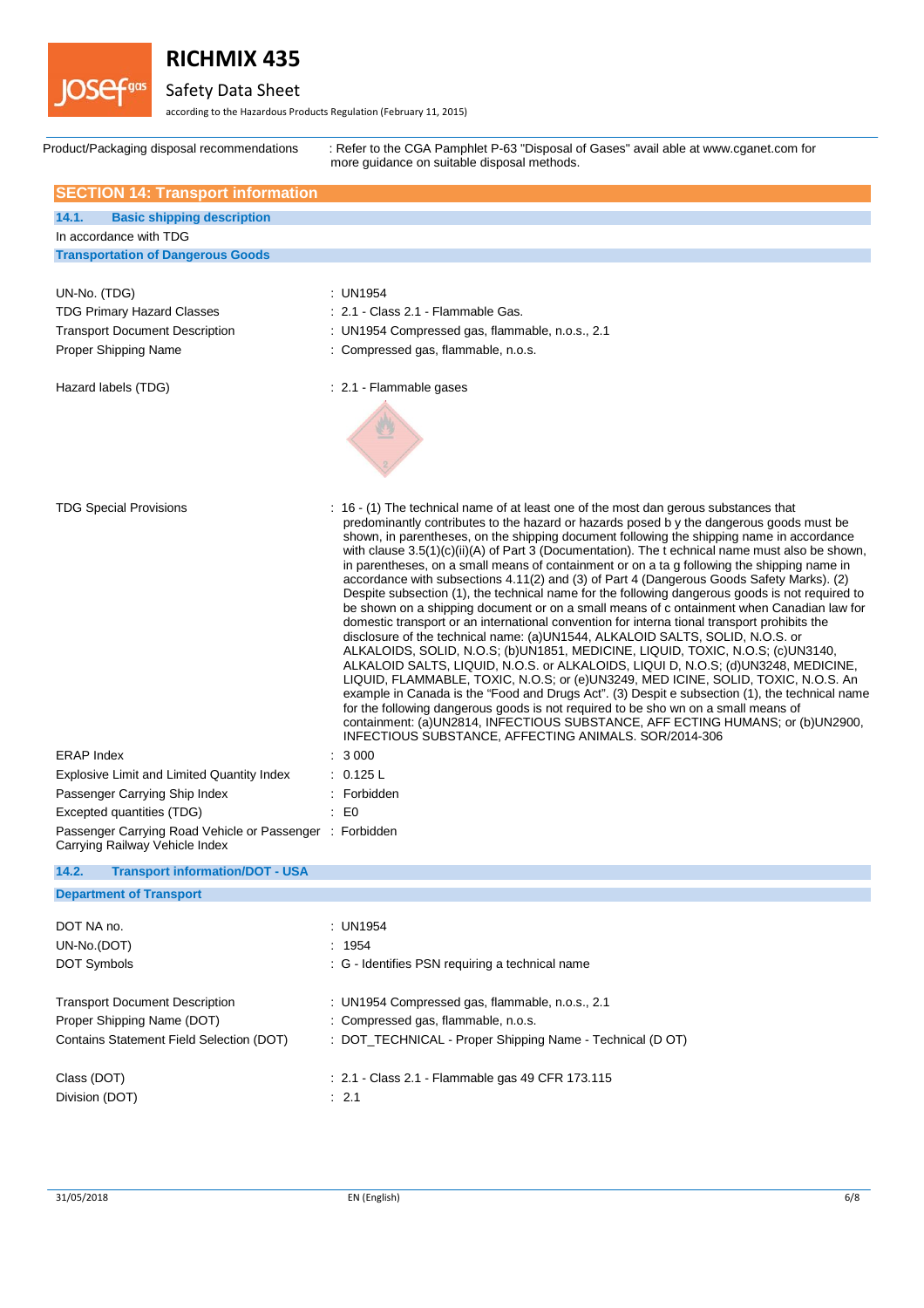

# Safety Data Sheet

according to the Hazardous Products Regulation (February 11, 2015)

| Hazard labels (DOT)                                                             | $: 2.1$ - Flammable gas                                                                                                                                                                     |
|---------------------------------------------------------------------------------|---------------------------------------------------------------------------------------------------------------------------------------------------------------------------------------------|
|                                                                                 |                                                                                                                                                                                             |
| Dangerous for the environment                                                   | : No                                                                                                                                                                                        |
| DOT Packaging Exceptions (49 CFR 173.xxx)                                       | : 306                                                                                                                                                                                       |
| DOT Packaging Non Bulk (49 CFR 173.xxx)                                         | 302;305                                                                                                                                                                                     |
| DOT Packaging Bulk (49 CFR 173.xxx)                                             | 314;315                                                                                                                                                                                     |
| DOT Quantity Limitations Passenger aircraft/rail : Forbidden<br>(49 CFR 173.27) |                                                                                                                                                                                             |
| DOT Quantity Limitations Cargo aircraft only (49 : 150 kg)<br>CFR 175.75)       |                                                                                                                                                                                             |
| DOT Vessel Stowage Location                                                     | : D - The material must be stowed "on deck only"on a cargo vessel and on a passenger vessel<br>carrying a number of passengers limited to not more than t he larger of 25 passengers or one |
|                                                                                 | passenger per each 3 m of overall vessel length, but the m aterial is prohibited on passenger<br>vessels in which the limiting number of passengers is exce eded.                           |
| DOT Vessel Stowage Other                                                        | : 40 - Stow "clear of living quarters"                                                                                                                                                      |
|                                                                                 |                                                                                                                                                                                             |
| Other information                                                               | : No supplementary information available.                                                                                                                                                   |
| 14.3.<br>Air and sea transport                                                  |                                                                                                                                                                                             |
| <b>IMDG</b>                                                                     |                                                                                                                                                                                             |
| UN-No. (IMDG)                                                                   | : 1954                                                                                                                                                                                      |
| Proper Shipping Name (IMDG)                                                     | : Compressed gas, flammable, n.o.s.                                                                                                                                                         |
| <b>Transport Document Description (IMDG)</b>                                    | : UN 1954 Compressed gas, flammable, n.o.s., 2.1                                                                                                                                            |
| Class (IMDG)                                                                    | : 2.1 - Flammable gases                                                                                                                                                                     |
| <b>IATA</b>                                                                     |                                                                                                                                                                                             |
| UN-No. (IATA)                                                                   | : 1954                                                                                                                                                                                      |
| Proper Shipping Name (IATA)                                                     | : Compressed gas, flammable, n.o.s.                                                                                                                                                         |
| <b>Transport Document Description (IATA)</b>                                    | : UN 1954 Compressed gas, flammable, n.o.s., 2.1                                                                                                                                            |
| Class (IATA)                                                                    | : 2.1 - Gases : Flammable                                                                                                                                                                   |
| <b>SECTION 15: Regulatory information</b>                                       |                                                                                                                                                                                             |
| <b>15.1. National regulations</b>                                               |                                                                                                                                                                                             |
| Argon (7440-37-1)                                                               |                                                                                                                                                                                             |

**Hydrogen (1333-74-0)**

Listed on the Canadian DSL (Domestic Substances List)

### **15.2. International regulations**

```
Argon (7440-37-1)
```
Listed on the AICS (Australian Inventory of Chem ical Substances) Listed on IECSC (Inventory of Existing Chemical Substances Produced or Imported in China) Listed on the EEC inventory EINECS (European Inventory of Existing Commercial Chemical Substances) Listed on the Korean ECL (Existing Chemicals Li st) Listed on NZIoC (New Zealand Inventory of Che micals) Listed on PICCS (Philippines Inventory of Chemi cals and Chemical Substances) Listed on the United States TSCA (Toxic Substan ces Control Act) inventory Listed on INSQ (Mexican National Inventory of C hemical Substances)